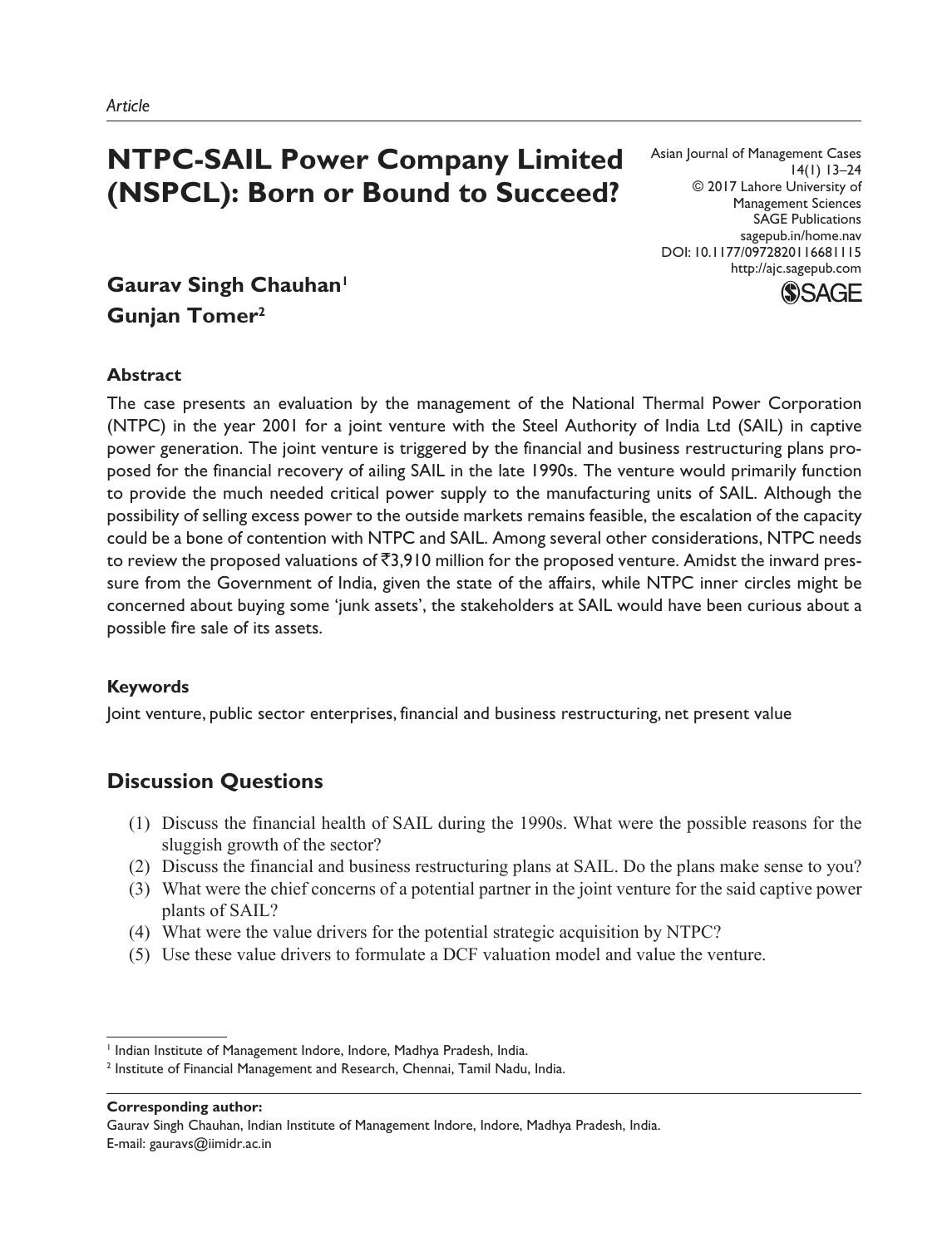Since question No. 5 is central to the valuation of the venture and involves significant calculations in several steps; instructors may further break-up the question into the following parts:

- (5a) Project the income statement and balance sheet in the foreseeable future, say for the next 10 years, following the information in the case, exhibits 6 and 7, and taking suitable assumptions wherever required.
- (5b) Estimate the financing needs of the firm through debt and equity assuming that all of the working capital is to be financed through internal funds or through raising new equity, but the capital expenditure is financed through debt and equity in the ratio of 70:30.
- (5c) Estimate the free cash flows for the next 10 years and the terminal value assuming a terminal growth rate of 5% in the base case.
- (5d) Estimate the cost of debt, the cost of equity and weighted-average cost of capital from the information given in the case.
- (5e) Estimate the NPV of the venture.
- (6) Comment on the sensitivity of different assumptions regarding growth rates and cost of capital estimates on the valuation of the proposed venture.

In the last quarter of the fiscal 2001, the National Thermal Power Corporation (NTPC) entered into a joint venture with the Steel Authority of India Ltd (SAIL) carved out of the power generating capabilities of the steel giant as a strategic alliance. The assets were transferred to the venture from a wholly owned subsidiary of SAIL at a total consideration of  $\overline{53.910}$  million in March 2001. The venture was a part of business reorganization plan suggested by McKinsey & Company to streamline the operations of SAIL by hiving off its non-core activities.<sup>1</sup>

Since the government's nod to the business reorganization plan of SAIL, NTPC would have faced an inward pressure to consider the proposal even if the operating and organizational structure differed considerably at SAIL's captive power plants. Among major concerns would be the smaller power generating units with higher overhead costs and lower efficiency at these aging power plants of SAIL. Furthermore, there were concerns regarding the growth of the venture on account of the captive status of these plants. More importantly, the mounting losses and the financial health of SAIL themselves loomed large on its future, hence the demand for power through these plants.

Although there remained a possibility of selling excess power outside SAIL, this would require considerable expansion of capacity specifically in larger units. The required added capacities could conflict with the operating motives of SAIL which would strictly benefit from smaller plants.

Among other important concerns were the arrangements for fuel supply, tariff structure, ensured off-take through power purchase agreements (PPA) and employee integration. National Thermal Power Corporation needs to analyze whether there was inherently some value in the proposal for the joint venture or that it had to succumb to the government pressure and forcefully turn around the fortunes of the venture.

## **The Steel Industry and SAIL**

The Steel Authority of India Ltd (SAIL) was the 14th largest steel producer in the world. It was one of the 'Navratna' (nine jewels) public sector<sup>2</sup> undertakings in India.<sup>3</sup> Steel Authority of India Ltd was the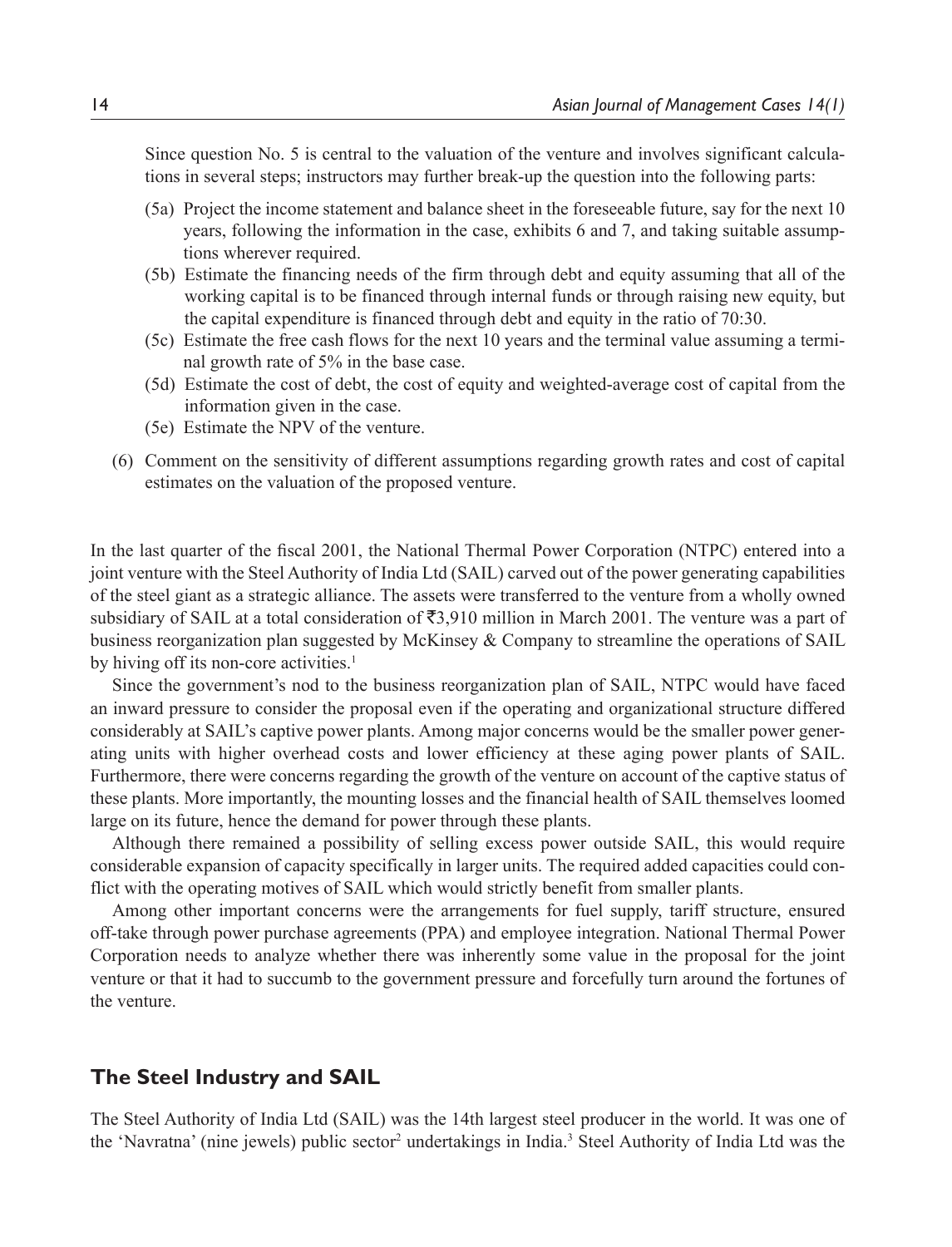largest steel manufacturer in India accounting for 31 per cent of the crude steel production and more than 25 per cent of the market share in India. Exhibits 1 and 2 compare the market share and steel production of firms in India. The market positioning of SAIL was perhaps correctly highlighted by its tag line—'There is a little bit of SAIL in everybody's life.'

Steel Authority of India Ltd<sup>4</sup> had an installed capacity of 10.19 million tonnes of saleable steel, 1.18 million tonnes of mild steel, 0.18 million tonnes of alloy steel and 0.19 million tonnes of hot-rolled carbon steel. The main integrated manufacturing plants were located at Bhillai, Rourkela, Durgapur and Bokaro. Auxiliary facilities included manufacturing plants of alloy and special steel at Durgapur, Salem and recently merged Visvesvaraya Iron and Steel Plant (VISL), Bhadravati. Exhibit 3 shows the manufacturing facilities and their revenues.

In the fiscal year 1999–2000, SAIL had recorded net losses for 2 consecutive years and decrease in net profits for 4 consecutive years in a row. This had eroded the peak net worth of  $\bar{\mathcal{R}}84.9$  billion attained in the fiscal year 1997–1998 by 44 per cent. On account of mounting losses, SAIL could not pay any dividends since 1998. Exhibit 4 shows the financial data pertaining to SAIL for last 5 years. According to the provisions of Sick Industrial Companies Act (SICA) 1985, if the accumulated losses of a company resulted in the erosion of more than 50 per cent of its peak net worth in immediately preceding 4 financial years, the company is supposed to report such erosion to the Board for Industrial and Financial Reconstruction (BIFR). Subsequently, such firms remained in the close watch list of BIFR which could propose structural changes in management or an ultimate liquidation of these companies.

Among the major causes of the financial slump at SAIL were the factors associated with inordinate capacity expansion in steel post-liberalization. Steel production in India was opened up for private players in the early 1990s. The capacity expansion plans of these firms were tied up with the prospective economic growth of India. Although India witnessed sound economic growth in the 1990s, the lead came from the service sector rather than manufacturing. Major thrust on infrastructure development including roads, power, water-supply, irrigation and railways was envisaged by the Government of India. However, in the hope of a greater participation from the private sector, the infrastructure development initiatives by the government of India remained sluggish in the latter half of the decade. Moreover, private participation in capital formation remained unexpectedly silent.<sup>5</sup>

In the year 2000, the installed capacity of steel production in India was about 33 million tonnes while the domestic demand remained at approximately 26 million tonnes. Further, the off-take to international markets through export remained silent owing to anti-dumping and other countervailing duties

| Percentages                         | 1995–1996 | 1996-1997 | 1997-1998 | 1998-1999 | 1999-2000 |
|-------------------------------------|-----------|-----------|-----------|-----------|-----------|
| Steel Authority of India Ltd        | 19.81     | 16.88     | 27.34     | 27.50     | 26.90     |
| <b>JSW Steel Ltd</b>                | 0.00      | 0.00      | 0.43      | 1.22      | 1.88      |
| Tata Steel Ltd                      | 11.65     | 11.05     | 8.66      | 8.43      | 8.94      |
| Essar Steel India Ltd               | 2.75      | 6.02      | 5.81      | 4.91      | 4.79      |
| Rashtriya Ispat Nigam Ltd           | 7.75      | 7.39      | 6.91      | 5.73      | 5.65      |
| <b>ISW Ispat Steel Ltd [Merged]</b> | 1.80      | 1.74      | 1.55      | 2.54      | 3.76      |
| lindal Steel & Power Ltd            | 0.00      | 0.00      | 0.00      | 0.05      | 0.08      |
| <b>Bhushan Steel Ltd</b>            | 0.00      | 0.96      | 0.99      | 1.44      | 1.82      |
| Uttam Galva Steels Ltd              | 1.16      | 1.18      | 1.04      | 0.96      | 1.18      |

**Exhibit 1.** Market Share of Steel Manufacturing Units in India

**Source:** Centre for Monitoring of Indian Economy (CMIE).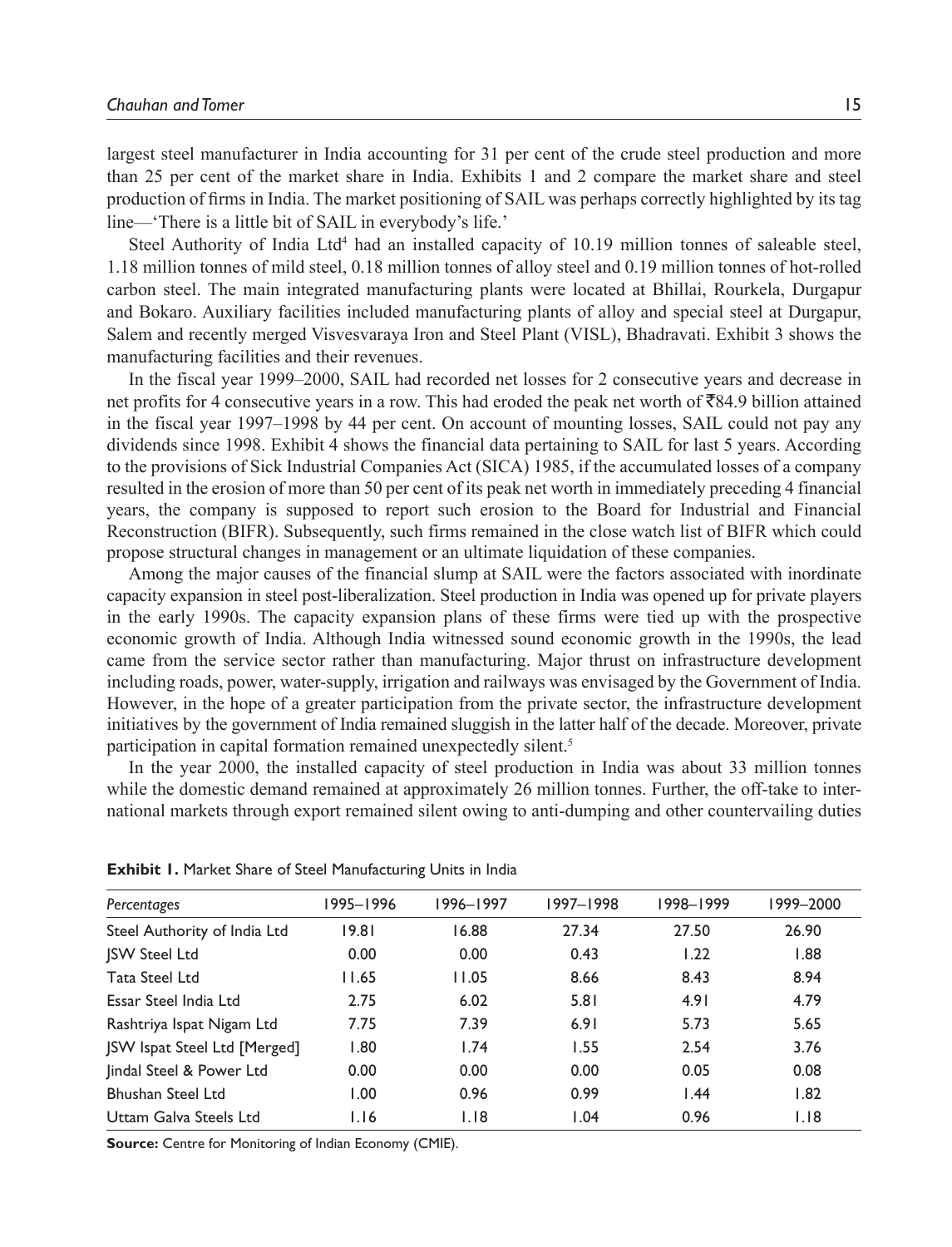

**Exhibit 2.** Steel Production in India FY 1999–2000

**Source:** Centre for Monitoring of Indian Economy (CMIE).



**Exhibit 3.** Manufacturing Facilities and Revenues at SAIL

**Source:** Annual Report for FY2000 of SAIL.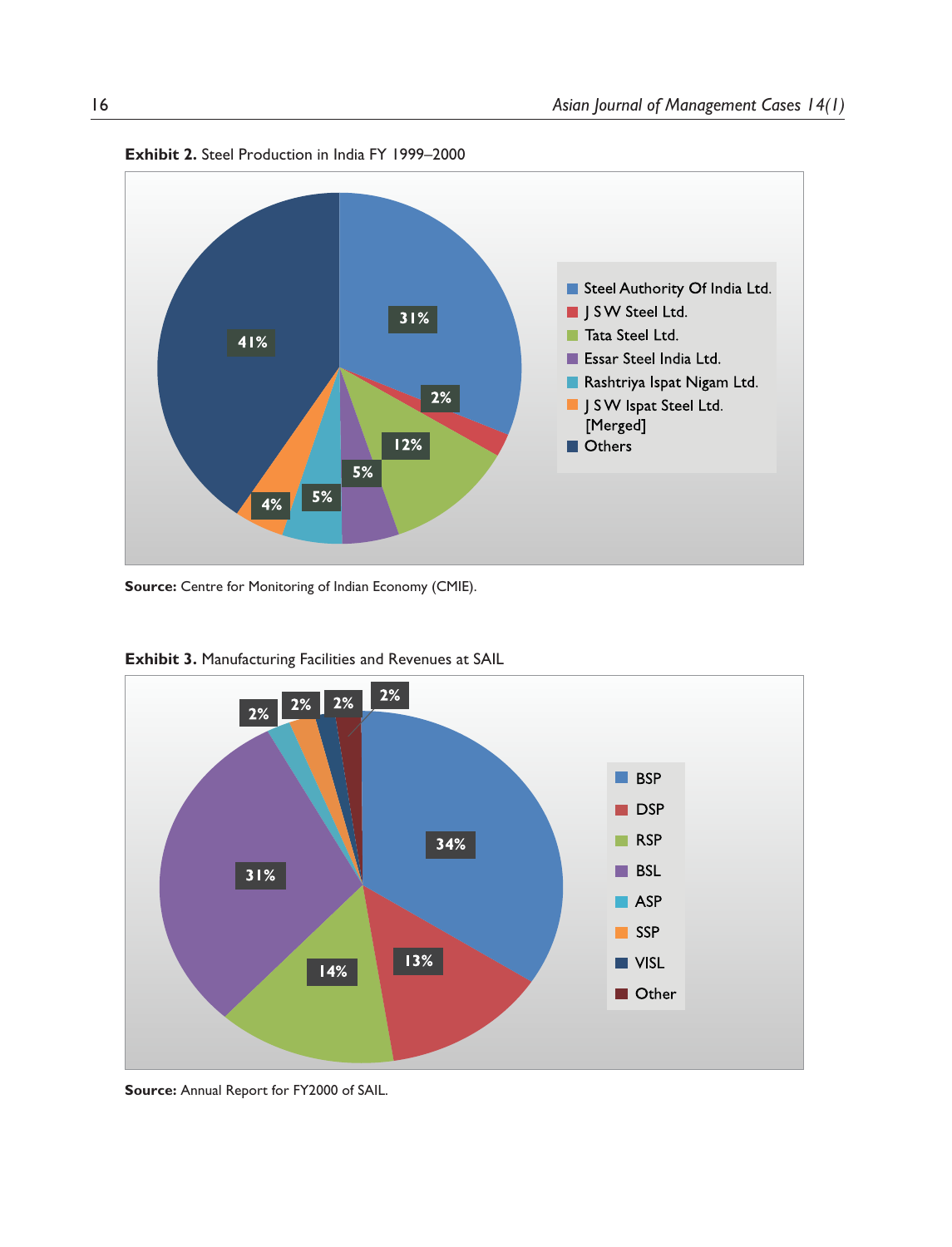| <b>INR Million</b>       | 1999–2000 | 1998–1999 | 1997-1998 | 1996-1997 | 1995–1996 |
|--------------------------|-----------|-----------|-----------|-----------|-----------|
| <b>Sales</b>             | 1.625.00  | 1.499.40  | 1.462.40  | 1.413.10  | 1.471.00  |
| Operating Profit (PBDIT) | 120.20    | 150.30    | 249.80    | 245.80    | 271.20    |
| Interest Expenses        | 178.90    | 201.70    | 155.40    | 117.90    | 80.80     |
| Profit before Tax        | $-172.00$ | $-161.80$ | 14.90     | 58.80     | 131.90    |
| Profit after Tax         | $-172.00$ | $-157.40$ | 13.30     | 51.50     | 131.90    |
| Net Worth                | 476.50    | 688.60    | 848.90    | 799.80    | 793.70    |
| <b>Total Loans</b>       | 1.508.20  | 2.101.70  | 2.001.50  | 1.742.10  | 1.457.40  |
| <b>Net Fixed Assets</b>  | 1.587.30  | 1.830.70  | 1,413.70  | 1.262.40  | 877.10    |

**Exhibit 4. Financial Performance of SAIL** 

**Source:** Annual Report for FY2000 of SAIL.

imposed by developed countries and China. Moreover, such restrictions diverted the sale of cheap steel to countries like India where there were inadequate mechanisms to counter such dumping. Furthermore, the imports in India were made favourable by allowing them under open general license categories and by cutting down of peak custom duties from 85 per cent half-a-decade ago to around 30 per cent in 1999–2000.<sup>6</sup>

Steel industry in India had also suffered due to inadequate price realization of the steel throughput on account of inferior quality of its steel and increased global competition. Many firms in the major user industries, such as automobiles, preferred to import flat steel for their manufacturing plants owing to less satisfactory quality of domestic flat steel. Quality concerns were also shown by Indian railways, which was one of the largest consumers of long steel in India and route almost all of its supplies through SAIL. Among specific and unmet demand of Indian railways were high-quality, longer length rails for their ambitious high-speed rail projects.<sup>7</sup>

On the cost front too SAIL lagged behind its peers and importers owing to its huge wage bills, outdated technology, interest burden and fixed cost overheads. In the year 1998–1999, SAIL had an overwhelming employee base of around 175,000. In order to compete on the technology front, SAIL had designed a modernization package in the latter half of the decade worth  $\bar{\tau}$ 120,000 million. The package was primarily financed through debt raised from the Steel Development Fund (SDF).<sup>8</sup> Total SDF loans amounts to  $\bar{e}64,150$  million as in 1996. This had raised the debt-equity ratio to more than 3:1. Large amount of debt in its books raised concerns about the interest paying capacity<sup>9</sup>. The interest coverage ratio (operating income to interest expenses) went down from over 3 to less than unity between 1995 and 2000 (Exhibit 4).

### **Financial and Business Restructuring at SAIL<sup>10</sup>**

Addressing the mounting losses and the erosion of the net worth, SAIL was all set to design a business restructuring plan with the help of McKinsey & Company in the year 1999. The restructuring was sought both for the reorganization of its financials and the business itself. Among the salient features of the financial restructuring plan submitted to the government was seeking a waiver of  $\overline{5}50,730$  million of SDF loans or its conversion into equity. Further, government guarantee and a subsidy of 50 per cent on interest were sought on the prospective loans of  $\overline{515,000}$  million to be raised by SAIL for financing the reduction in manpower through voluntary retirement scheme.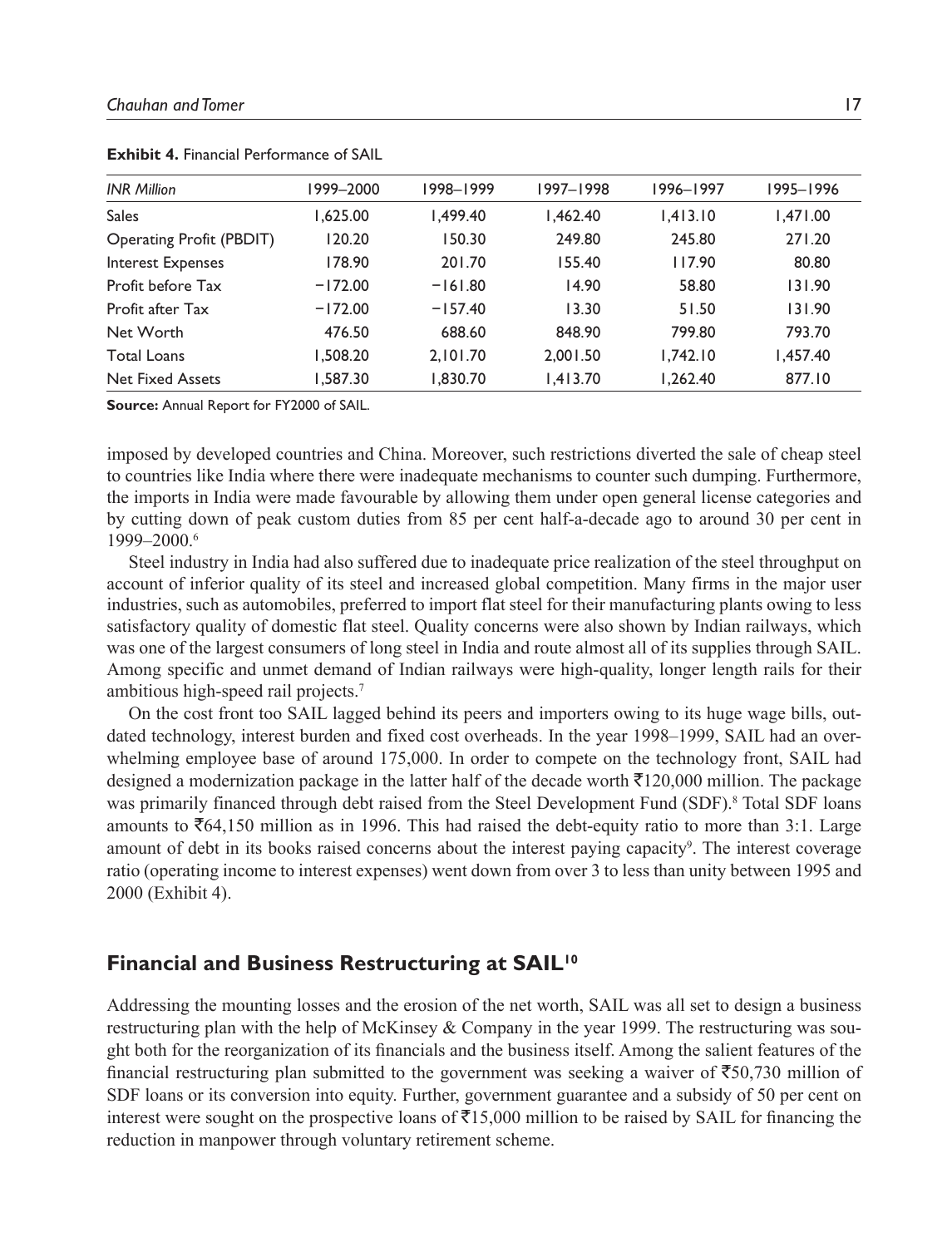**Exhibit 5.** Identified Non-core Assets for Business Restructuring

- 1. Power plants at Rourkela, Durgapur and Bokaro.
	- a. 2 × 60 MW captive power plant-II at Rourkela Steel Plant and the Central Power Training Institute at Rourkela.
	- b. 2 × 60 MW captive power plant-II at Durgapur Steel Plant.
	- c. 122 MW ( $2 \times 55$  MW plus 12 MW back pressure turbine) captive power plant-I,  $3 \times 60$  MW captive power plant-II and steam generating capacity of 660 MT/hour at Bokaro Steel Plant.
- 2. Oxygen Plant-2 of Bhilai Steel Plant
- 3. Salem Steel Plant (SSP), Salem
- 4. Alloy Steels Plant (ASP), Durgapur
- 5. Visvesvaraya Iron and Steel Plant (VISL), Bhadravati
- 6. Fertiliser Plant at Rourkela.

#### **Source:** Annual report for FY2000 of SAIL.

The proposal for business restructuring was a comprehensive road map to achieve specific milestones in a specified time in the near future. Focus was laid on identification and divestment of non-core activities such as power, steam and oxygen generation for steel plants; divestment of peripheral steel manufacturing units producing alloy and special steel; 'rightsizing' of manpower by systematic reduction in redundant areas; cost control by improving asset utilization and resource planning; and greater customer focus through servicing of key accounts and management of high-demand products.

Non-core activities were identified by SAIL in the area of power and steam generation, production of oxygen and manufacturing of alloy and special steel. Power generated at the power plants was solely used by its integrated steel plants and the associated townships. These plants are therefore termed as captive power plants. Almost all of the power generating capacity is thermal in nature where coal for fuel is supplied by indigenous captive mines of SAIL located in the close proximity to these power plants. The power plants were identified as first or second stage, that is, CPP-I or CPP-II depending on the segment of the steel plants fed by them. CPP-I plants fed power to most critical operations of the steel manufacturing plants such as blast furnace, basic oxygen furnace and steel mills. Thus, these power plants were deemed to be integral to the core operations of SAIL. On the other hand, CPP-II plants fed power to auxiliary units and also act as a backup power supply to critical plant processes.

Along with the power generating capacity, SAIL also had in-house manufacturing capacity for oxygen. Further, the power plant at Bokaro could produce significant industrial grade steam which could be used by several other industries. The alloy steel plant at Durgapur, the steel plant at Salem and the VISL at Bhadravati specialize in producing alloy and special grade steel. However, since the demand for such specialized product could not be established in India, these plants could not contribute significantly to its revenue base. Therefore, these specialized plants also were identified by SAIL as noncore. Exhibit 5 shows the proposed assets for divestment by SAIL in the proposal submitted to the Government of India. The exhibit also shows other initiatives planned by SAIL in lieu of the business reorganization plan.

## **Hiving Off of Power Generation: Proposal to National thermal Power Corporation<sup>11</sup>**

In the bid to regain profitability, SAIL submitted the business reorganization plan to the government in 1999. Subsequent to the approval of the said plan, SAIL chalked a detailed road map with identifiable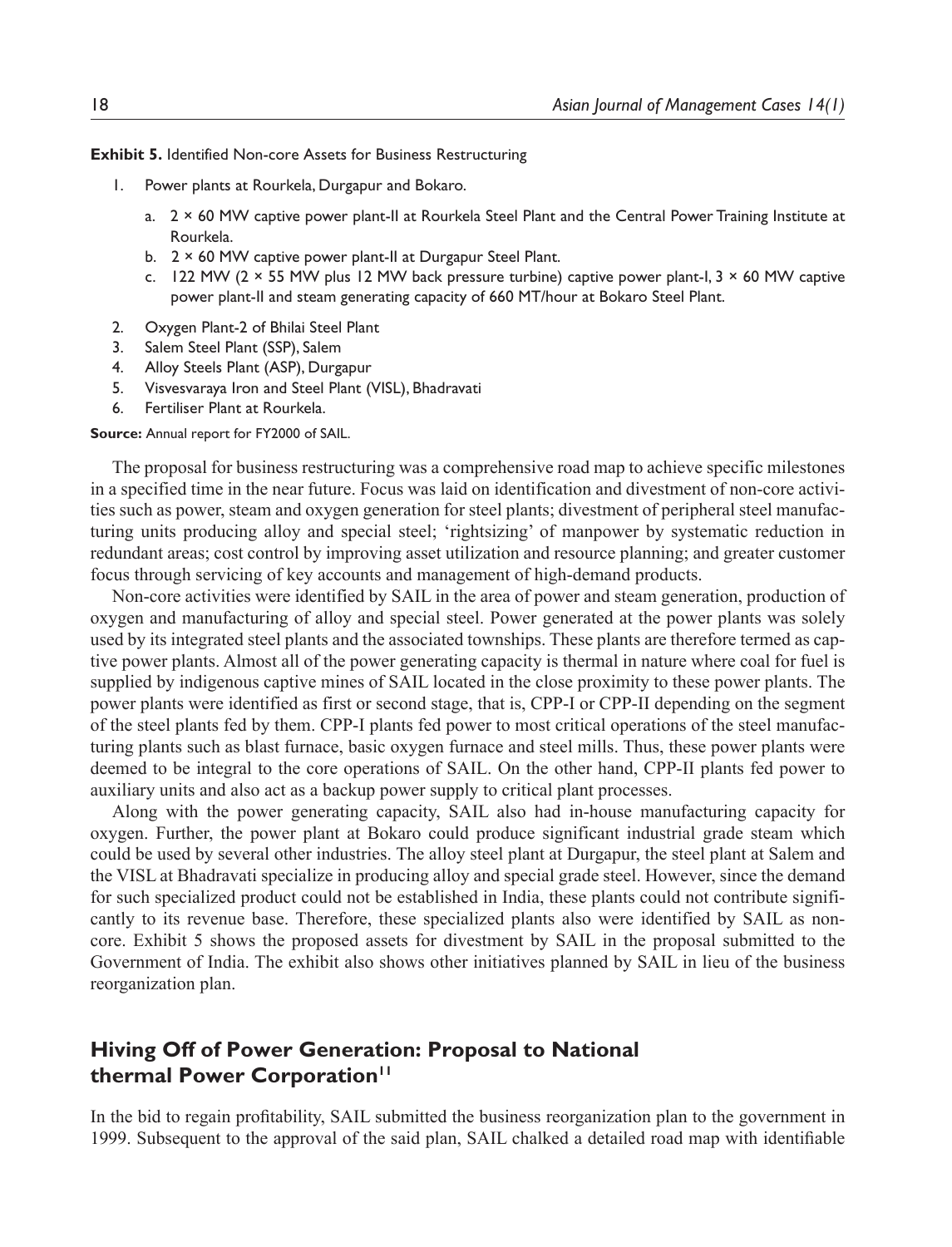timelines to achieve the specific objectives. Among the major restructuring moves was the mandate to hive off the power generation capacities to potential players in power sector by creating a joint venture company. The objective for such a joint venture would be to supply captive power to the steel plants of SAIL and also to generate excess return on capital by selling excess power to external parties.

Steel Authority of India Ltd had issued an initial expression of interest for interested parties for its second-stage power plants housed at its steel plants located in Rourkela, Durgapur and Bokaro. The initial plans were to get Enron from USA on board with a majority stake of 51 per cent in the new venture.<sup>12</sup> However, owing to the distressed state of SAIL, the response was expected to be lukewarm even with major players operating in the power sector. However, an active intervention by the Government of India would have led to NTPC identified as prospective partner for the strategic alliance in power generation. Talks with NTPC were initially started for the acquisition of two thermal power plants of 120 MW each at Rourkela and Durgapur. Later the captive power plants of 74 MW at Bhillai and 302 MW at Bokaro were also to be included in the joint venture.

National Thermal Power Corporation was the largest thermal power generation company of India contributing nearly one-fourth of total electricity generated in the country. In the year 2000, NTPC had an installed capacity of 18,137 MW and could produce a total of 118.67 billion units of electricity from its coal- and gas-based stations. The coal-based stations contributed roughly 84 per cent of the total generated electricity while the rest was contributed by the gas-based stations. Total revenue for NTPC in the year 1999–2000 was  $\overline{\mathfrak{e}}$ 190 billion with the profit after tax amounting to  $\overline{\mathfrak{e}}$ 35.39 billion.<sup>13</sup>

Power generation infrastructure and modus operandi at SAIL's captive power plants differed considerably with those of NTPC plants in subtle but important ways. The installed capacities of SAIL's captive power plants under consideration for the joint venture were much lower than those of the NTPC plants. The average installed capacities per power plant of coal- and gas-based power plants at NTPC were about 2,000 MW and 500 MW, respectively. Smaller operating units often led to higher variable cost for the power generating companies.

Operating efficiency at NTPC and SAIL plants was also much different. National Thermal Power Corporation was the leader in power sector when evaluated on the basis of operating performance. The average availability of power at NTPC plants was about 88 per cent which was way higher than the national average of about 73 per cent. Similarly, average plant loading factor (PLF) at NTPC plants was more than 80 per cent. National Thermal Power Corporation attributed the high operating efficiency of its plants to the timely maintenance involving periodic renovation and modernization (R&M) interventions. Such interventions would have often called for costly replacement of spares from original equipment manufacturers (OEM) only. On the other hand, since power generation at SAIL was a non-core activity, allocation of adequate budget could have often got compromised. Upkeep of plant in such setups often was undertaken based on the philosophy of repair and maintenance of the existing equipment. The difference in operation of the power plants was also manifested in different organizational structures of the two firms. While large power generation companies followed a decentralized structure, smaller plants could benefit from a centralized set-up.

Among major concerns for NTPC about the possible alliance with SAIL to operate its captive power plant would have been the growth prospects of the joint venture. While there was a possibility of external sale of excess power to deficit consumers through the captive power plants, it would require significant additions to the installed capacity. Higher installed capacity would also help in lowering the per unit variable cost of generating power. However, at the same time, higher capacity would conflict with the precise requirements of power by SAIL. At the heart of this conflict was the tariff setting structure of the power so generated.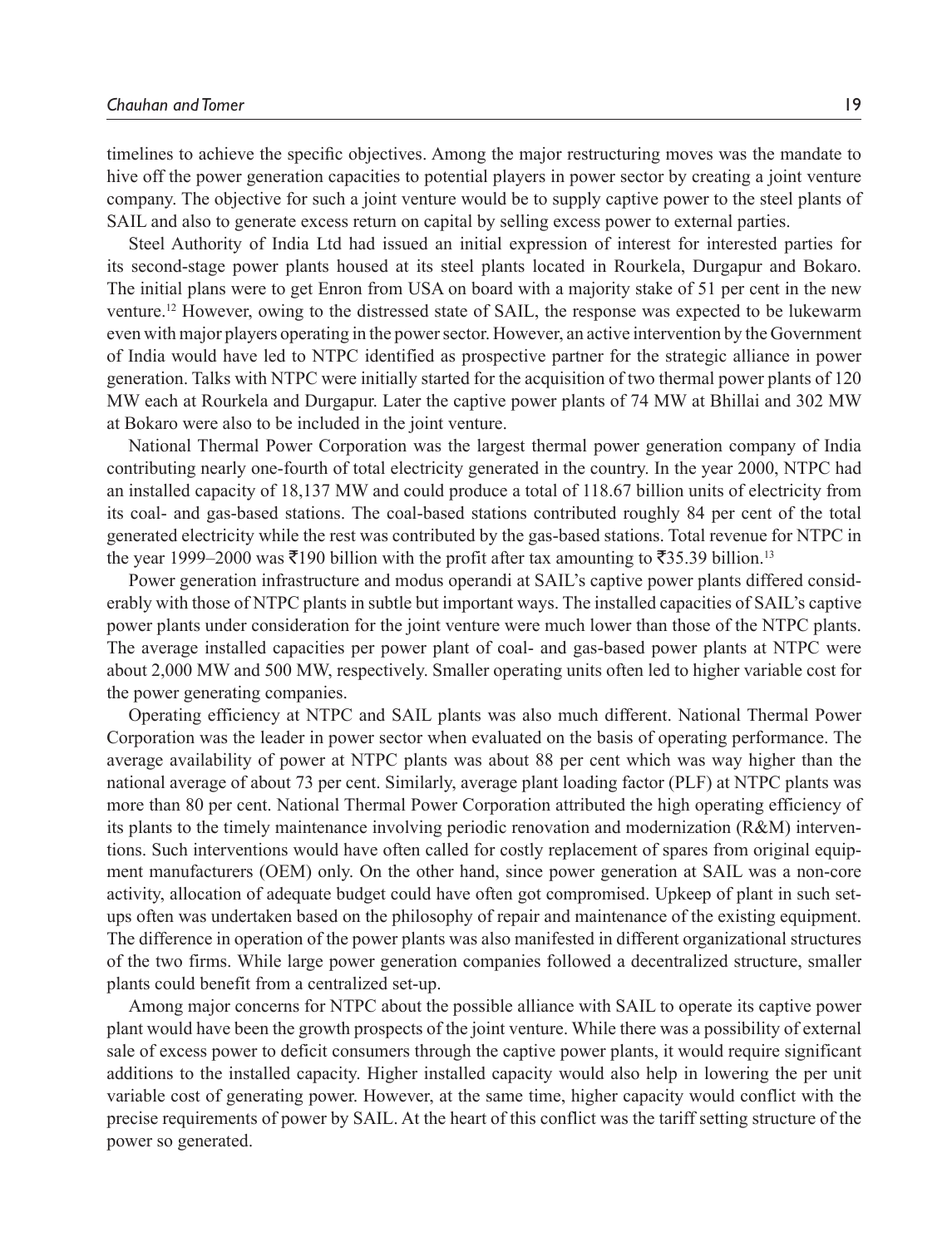Central Electricity Regulatory Commission (CERC) regulates the pricing of electricity in India. As per the tariff structure prevalent during 1999–2000, the tariff was estimated based on a fixed return on equity along with an incentive for generating power in effective terms. The power generating stations were allowed to charge the consumer for the fixed overheads and variables cost incurred as per their actual lay-offs. Further, the tariff included the charge for financing arrangements through debt capital. The pro forma income statement reflecting the revenue estimation using CERC guideline and other parameters is shown in Exhibit 6.

The CERC also mandates at least 51 per cent in-house off-take by the captive power plants for them to retain their captive status. Captive status helps the power generating companies to avoid the hassles associated with competitive bidding along with other players to make sale to end consumers. Captive units could sell up to 49 per cent of their installed capacities to end users directly by mutually agreed upon specific PPA.<sup>14</sup>

| <b>Sales</b>                 |                 |                                 | Remarks                                                                                                                                                     |
|------------------------------|-----------------|---------------------------------|-------------------------------------------------------------------------------------------------------------------------------------------------------------|
|                              | I               | Return on equity<br>(ROE)       | Required ROE was 16% in FY2000. It was<br>grossed up for the taxes payable on it.                                                                           |
|                              | $\overline{2}$  | Incentive                       | Incentives was 2% of the total equity capital<br>invested for operating the plant at 85% efficiency.<br>It was grossed up for the taxes payable on it.      |
|                              | 3               | Depreciation                    |                                                                                                                                                             |
|                              | 4               | Interest charges                | Cost of debt for power generating companies<br>were estimated to range between 12 and 14%.                                                                  |
|                              | 5               | Corporate office<br>expenditure | Approximately 40% of the total revenue<br>constitutes corporate office and site expenditure<br>where they were further allocated in the ratio<br>of $3:5$ . |
|                              | 6               | Site expenditure                |                                                                                                                                                             |
|                              | 7               | Total                           |                                                                                                                                                             |
| <b>Operating Expenditure</b> | 3               | Depreciation                    |                                                                                                                                                             |
|                              | 5               | Corporate office<br>expenditure |                                                                                                                                                             |
|                              | 6               | Site expenditure                |                                                                                                                                                             |
|                              | 8               | Total                           |                                                                                                                                                             |
| <b>Operating Income</b>      | 9               | <b>EBIT</b>                     | Item $(7)-(8)$                                                                                                                                              |
| <b>Interest Expenses</b>     | 4               | Interest charges                |                                                                                                                                                             |
| <b>Profit before Tax</b>     | $\mathbf{H}$    | <b>PBT</b>                      | Item $(9)-(4)$                                                                                                                                              |
| Tax                          | 12              | Tax                             | Taxes would be payable at minimum alternate tax<br>rate of 20%.                                                                                             |
| <b>Profit after Tax</b>      | $\overline{13}$ | <b>PAT</b>                      | Item $(11)-(12)$                                                                                                                                            |
| <b>Dividends</b>             | 4               | <b>Dividends</b>                | Dividend payout to be decided by management.                                                                                                                |
| <b>Retained Earnings</b>     | 15              | <b>RE</b>                       | Item $(13)-(14)$                                                                                                                                            |

**Exhibit 6.** Pro Forma Income Statement (Revenue collection as per CERC guidelines)

**Source:** Authors' estimatation from the invoice raised by NTPC to its industrial clients and the CERC regulation documentations from www.cercind.gov.in/pressabt.rtf, Retrieved 20 March 2015.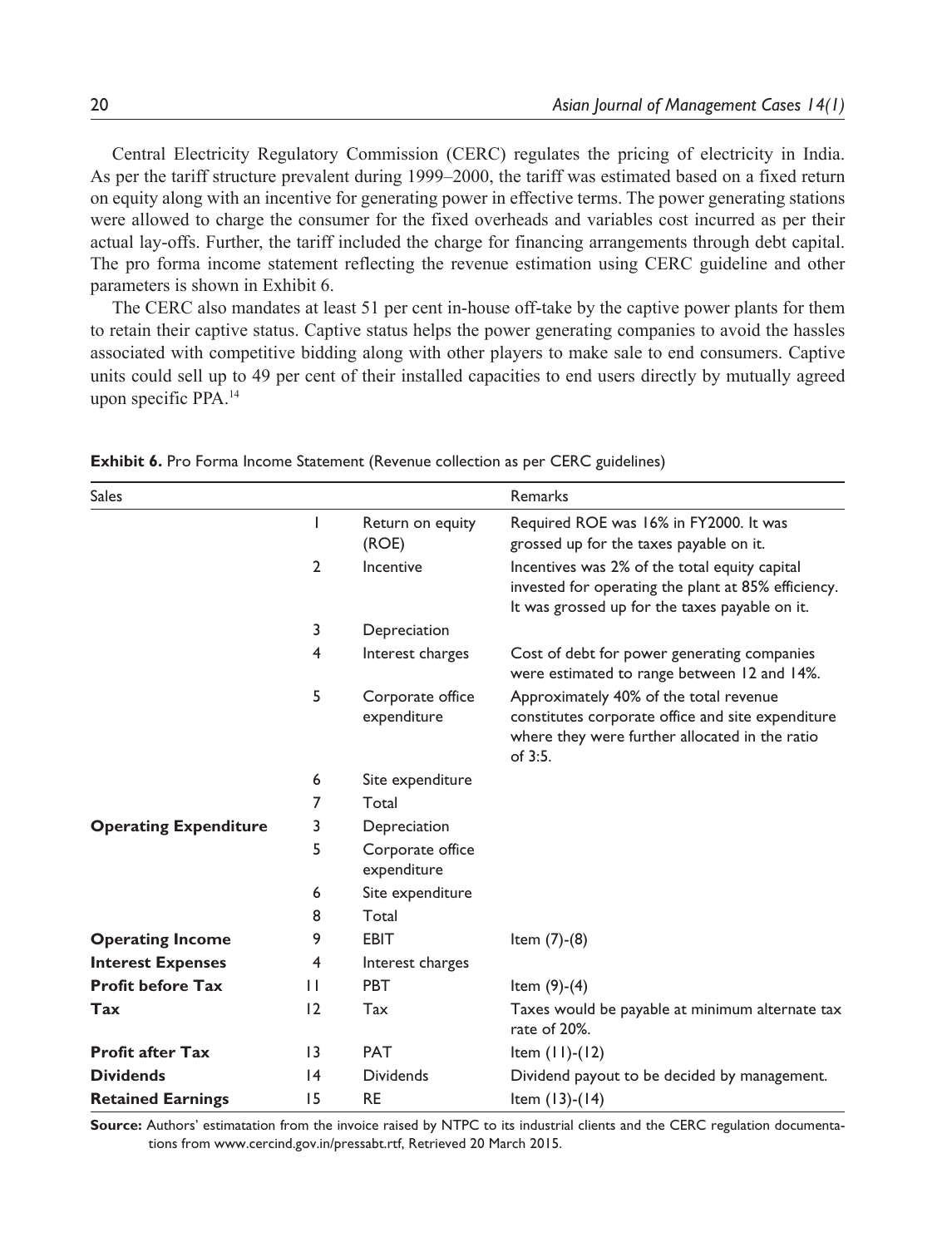Given the fact that the power supplied by the captive power plants would often act as redundant and as backup supply, and that the fixed overheads for these plants, at least up to 51 per cent, were to be borne by SAIL, it would like to avoid significant capacity expansion at these plants. However, the added capacity could ensure higher return on capital invested by SAIL in the venture. Further, SAIL's premises were adequately endowed with land and other relevant infrastructure required for future expansion. Quite succinctly, after meeting the in-house demand for power of SAIL, the growth of the venture would rest solely upon the sale of excess power to open markets.

Growth due to the sale of excess power to open markets was reassuring given the positive outlook of demand for power in India in the coming future. As of March 2000, there was a large unmet demand for power in India. The peak demand deficit was 11.2 per cent, and the energy deficit was 7.1 per cent.

## **Merger and Acquisitions in Public Sector Undertakings (PSUs) in India**

Merger and acquisition (M&A) activities in the Indian public sector increased substantially postliberalization with the onset of measures such as de-licensing of industries, public sector de-reservation in all the nine manufacturing industries considered to be of strategic importance and the easing of Monopolies and Restrictive Trade Practices Act (MRTP) regulation and Foreign Exchange Regulation Act (FERA) in the 1990s. These regulations had created a highly protected industrial regime where there was little competition and there was no comprehensive policy for industrial development (Neogi & Ghosh, 1998).

The major roadblocks for M&A activities in the public sector were the restrictive nature of political and regulatory system in India and the lack of large capital required to invest in this capital intensive sector. Since the capital requirements were often huge, the participation from the private sector was limited. This was true even when government policies were steered towards increased participation for private sector in strategic industries.

Owing to stricter regulation and implicit government control, Indian firms were forced to take on entrepreneurial pursuits in unrelated domains where the capabilities are difficult to develop in the short run. Following this, these firms often struggled with a critical focus required for growth in the core sector of their specialization. Studies in Indian context have found that Indian firms, both in private and public sectors, are much diversified, and this diversification has led to increased M&A activities. Further, India has a large percentage of unrelated diversifiers as compared to the USA, the UK, France, Germany and Italy (Kar, Barai, Suzuki & Minakshi, 2015).

With the onset of increased participation from the private sector, strategic stakes in public sector entities became the source of critical financing for the Government of India in the new millennium. Since post-merger performances of many mergers in India were dismal (Pawaskar, 2001), a demerger of the sort envisaged by SAIL by offloading its non-core assets would have been expected to yield positive results.

## **The Evaluation**

In the middle of the year 2000, management teams of NTPC carried onsite inspections for the proposed joint venture constituting captive power plants at Rourkela and Durgapur. As expected, the inspection visits had faced difficultly on account of massive opposition by employees and the labour union at SAIL.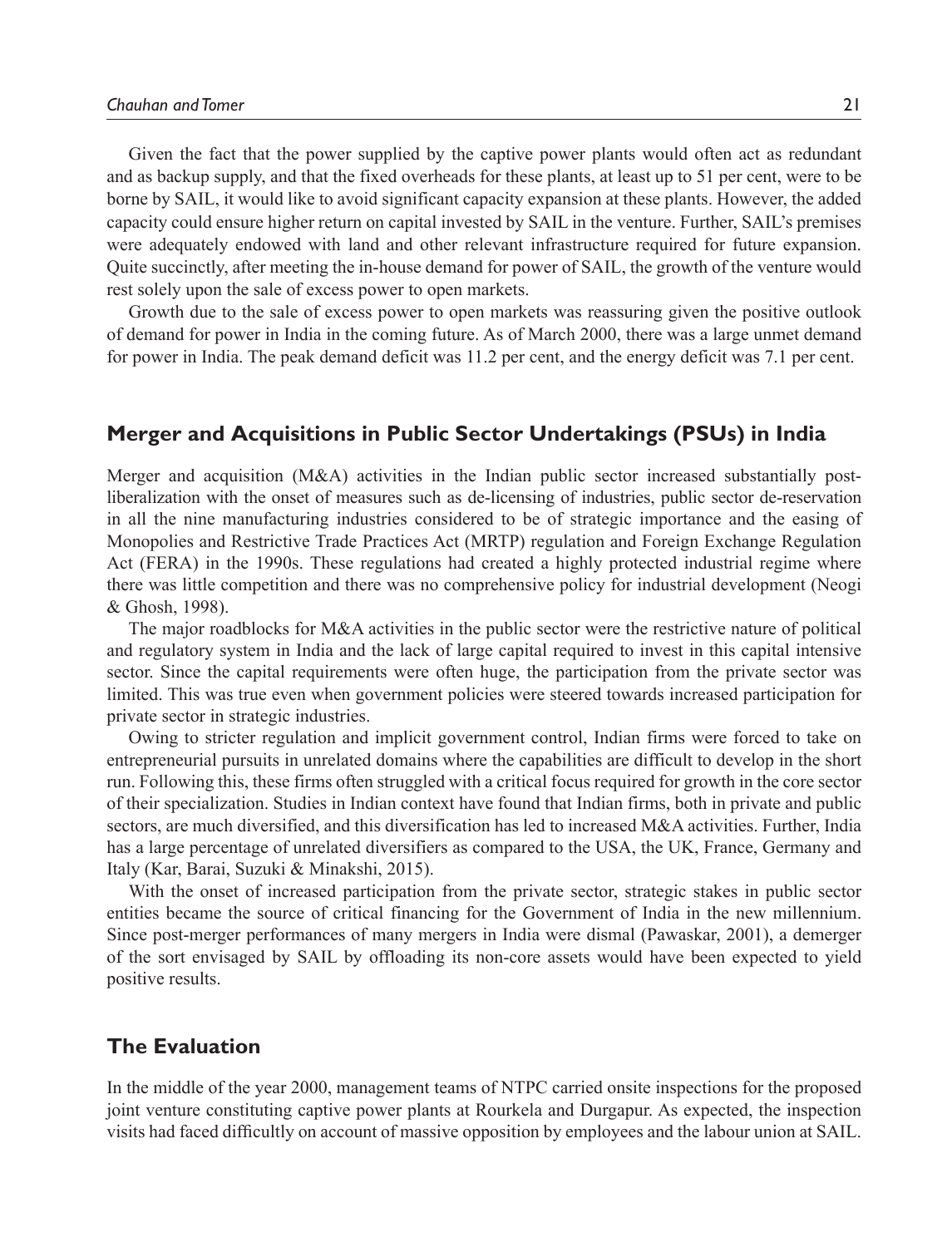Among major concerns of these public sector employees were the prospective job loss or a makeshift job arrangement at a proposed 'private limited' firm. Nevertheless, the inspections were made with an active support from SAIL's management. With great difficulties, the management at SAIL could appease the concerns of the existing employees about any job loss. In this league, SAIL also considered a possibility of issuing an executive circular so as to make the transition voluntary for the existing employees. Further, the employees would have an option to revert back to the parent firm within 3 years of joining the proposed venture.

Subsequent to the site inspection, a third-party valuation was conducted to propose the transfer price for the assets under consideration. The proposed valuation by external evaluator was to be considered by the management of NTPC and SAIL so as to assess whether it was in line with their own assessments. As far as the objectives of SAIL were concerned, it would be better off with access to reliable power at a competitive price and a better return on its investment. For NTPC, the venture should, at least, earn the specified return on its capital in other competitive projects.

Among major factors, influencing the transfer price of the assets under consideration was the ongoing tariff structure guided by CERC. Tariffs by CERC were formulated on cost plus basis where a fixed return on equity<sup>15</sup> would be applicable after charging for different operating and non-operating costs incurred by the power stations.

Some features in the proposed venture specifically favoured the power generating capabilities of NTPC. Consistent supply of coal for thermal power plants was a seeping issue for NTPC. The development of coal mines and the extraction of coal thereof were not keeping pace with the country's capacity addition in the power sector. Further, pricing on imported fuel was also a concern. In a stride to ensure consistent availability of fuel for their power plants, NTPC had even proposed the government to venture into coal mining. In the case of this particular joint venture, fuel supply would have been by and large assured by the captive mines of SAIL.

Even though large capacity additions would not be called for by SAIL, the existing steel plants had adequate land and other infrastructure for any possible future expansion of the power generating capabilities of the venture. In the salient features of the proposal extended to NTPC, SAIL would have been willing to share several support facilities ranging from operating to personnel needs to the power plants and their employees.

An important consideration for NTPC would be higher orders of renovation and maintenance required, at least for the next few years, for the proposed power plants. This was in line with the R&M interventions carried out at NTPC plants regularly. Since the objective of such renovation and maintenance would be to support the capacity for future use, these expenses would be essentially capital in nature requiring significant financing.

Despite the fact that the newly acquired plants would call for a higher level of capital injection at the early stages, the parent firms would be keen on getting substantial dividends on their investments. This could serve the investment objective of SAIL for getting sustained cash flows and also would be in line with hefty dividends paid at NTPC.

Extending the proposal, it would have been envisaged to finance the joint venture with 70 per cent debt and 30 per cent equity, as was usually done for projects at NTPC. Steel Authority of India Ltd and NTPC could have 50 per cent shares each in the proposed venture. The future expansions and other work of capital nature could be carried on with similar financing structure in the future. However, internal accruals and equity (not debt) might be used to finance the working capital needs. The 74 MW unit at Bhillai and 302 MW units at Bokaro could be integrated with the venture soon but at a later stage.

The external evaluation had been carried over for the first-stage acquisition of the two plants at Rourkela and Durgapur based on asset replacement basis. For the proposed two units each of 60 MW at Rourkela and another two units at Durgapur, a total transfer price of  $\bar{\mathfrak{S}}3,910$  million had been suggested.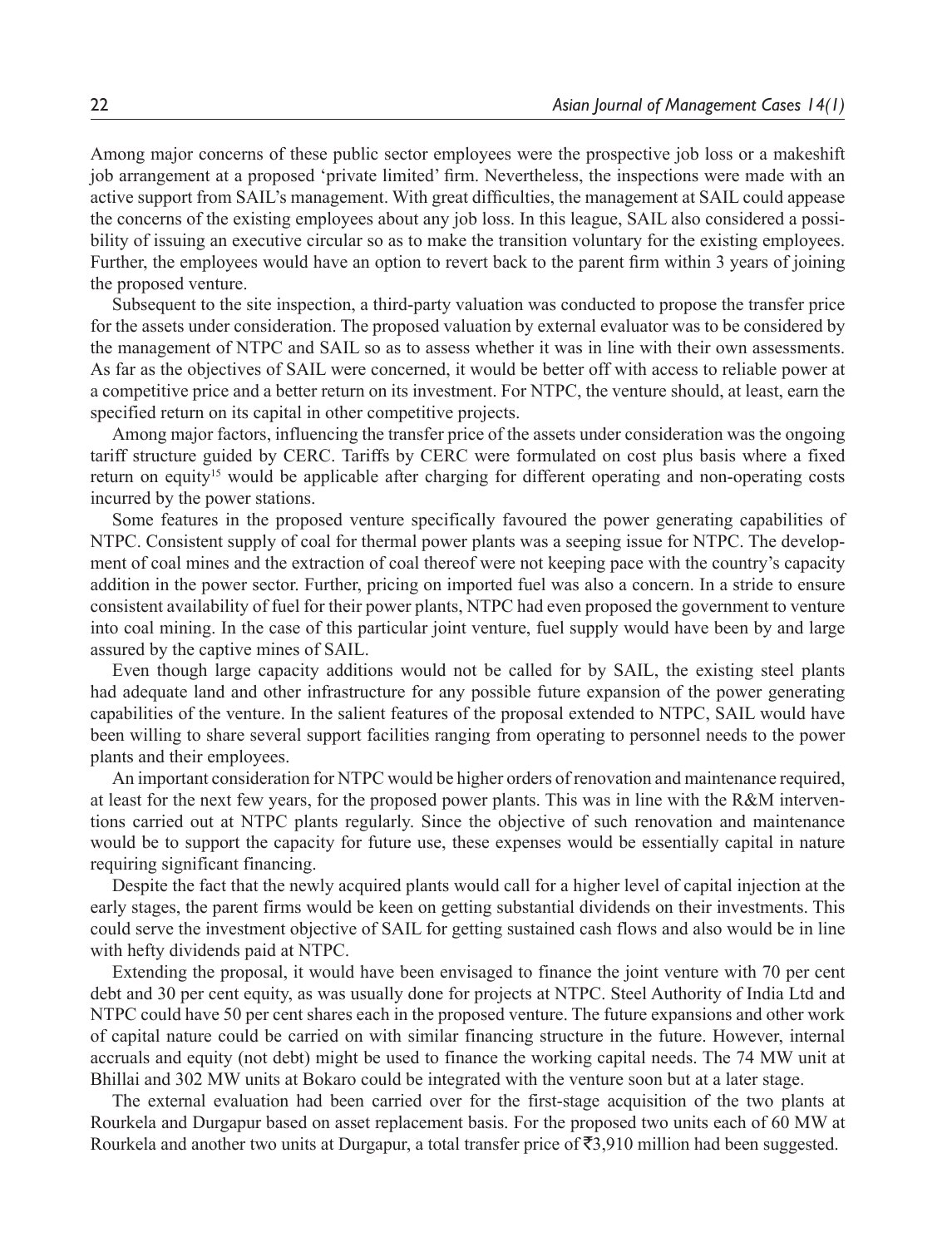Going ahead, the management at NTPC had to decide on several parameters affecting the sanctity of the valuations established by the third party. This was because there might be concerns within NTPC about the buying of 'junk assets'. On the contrary, there could have been similar apprehensions within SAIL for making a fire sale of its power plants. According to an article that appeared in the latter half of 2000 in a major national daily, 'Steel Authority of India has to sell-off its power plants to National Thermal Power Corporation at a heavy discount.<sup>'16</sup> Exhibit 7 shows relevant parameters from electricity generation industry and Exhibit 8 shows data pertaining to other parameters relevant for valuation of the venture.

| Parameters (Units)                                                   | 1994-1995  | 1995–1996  | 1996–1997  | 1997-1998  | 1998-1999  | 1999-2000    |
|----------------------------------------------------------------------|------------|------------|------------|------------|------------|--------------|
| Cash to Current<br>Liabilities (ratio)                               | 0.13       | 0.21       | 0.18       | 0.24       | 0.20       | 0.20         |
| Inventory Cycle (days)                                               | 149.66     | 144.37     | 128.38     | 122.00     | 119.77     | 108.16       |
| Debtors (days)                                                       | 125.22     | 130.60     | 134.83     | 149.29     | 164.23     | 175.32       |
| Creditors (days)                                                     | 197.40     | 182.89     | 167.06     | 165.46     | 164.72     | 162.82       |
| <b>Gross Fixed Assets</b><br>$($ ₹million)                           | 498,440.80 | 594.854.10 | 690,280.90 | 838,301.30 | 870,580.40 | 1,018,949.70 |
| <b>Depreciation Expenses</b><br>$( \overline{\mathfrak{F}}$ million) | 25.917.40  | 33.595.81  | 43.032.94  | 47,268.00  | 55,224.50  | 61,843.70    |

**Exhibit 7.** Relevant Parameters for Electricity Generation Industry

**Source:** Centre for Monitoring of Indian Economy (CMIE).

| Year                                                         | Minimum Bank Lending Rates | Yield on 5 Years Treasury Securities (%) |  |  |  |  |
|--------------------------------------------------------------|----------------------------|------------------------------------------|--|--|--|--|
| Minimum Bank Lending Rates and Yield on Treasury Securities* |                            |                                          |  |  |  |  |
| $1996 - 1997$                                                | $14.5 - 15$                | 12.967                                   |  |  |  |  |
| 1997-1998                                                    | 14                         | 11.484                                   |  |  |  |  |
| 1998-1999                                                    | $12 - 13$                  | 11.554                                   |  |  |  |  |
| 1999-2000                                                    | $12 - 12.5$                | 10.449                                   |  |  |  |  |
| 2000-2001                                                    | $ 1 - 2 $                  | 9.613                                    |  |  |  |  |
| <b>Additional Information</b>                                |                            |                                          |  |  |  |  |
| Market Beta for NTPC                                         |                            | $0.88**$                                 |  |  |  |  |
| Market Risk Premium                                          |                            | $10.55***$                               |  |  |  |  |

**Exhibit 8.** Macroeconomic Indicators and other Parameters Pertaining to NTPC

**Source:** \* Reserve Bank of India (RBI) and \*\*\* Brealey, R.A., Myers, S.C., Allen, F., & Mohanty P. *Principles of corporate finance* (special Indian edition, 10th ed., p. 178).

Note: \*\* Beta estimated through regression of historical stock returns on broad market index (NIFTY 50).

### **Notes**

- 1. Annual reports of SAIL in 1999 and 2001.
- 2. Public sector firms in India were classified as firms which are directly controlled by Government of India through a stakeholding of more than 51 per cent.
- 3. Navratna status was conferred to the largest of the public sector undertakings in India.
- 4. Information on SAIL was gathered from its annual reports for the years 1998–2000.